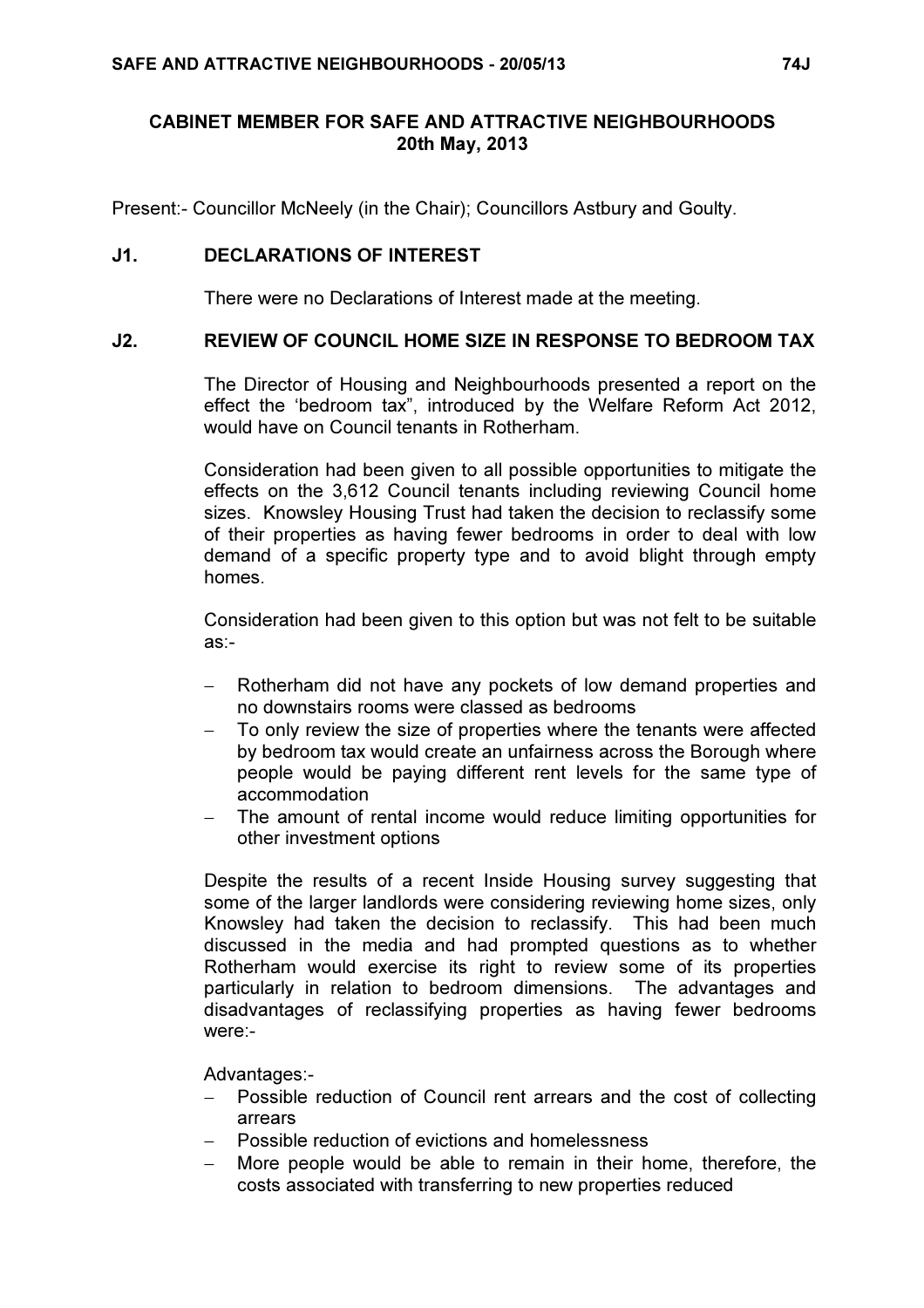− Some tenants would view it as a positive step to reduce the impact of Welfare Reform

Disadvantages:-

- − Collect less rent
- Data currently not held on bedroom dimensions significant time and cost implication associated with analysing property types
- Many who were not under occupying their homes were using smaller rooms as bedrooms and paying rent
- Major exercise to reclassify properties as having fewer bedrooms and may be difficult to reverse in the future should Policy change
- Review of bedroom sizes was 1 potential reactive measure that would not deal with all of the problems caused by bedroom tax
- − Government had made a number of recent amendments to the social housing size criteria rules – not prudent to undertake stock classification exercise when the Policy environment was so fluid
- Non-affected tenants and those in small private accommodation may feel that the Council was operating double standards
- − Concern that taking the reclassification approach may encourage DCLG to revisit the self-financing settlement

Resolved:- (1) That consideration be not given to the reclassification of properties.

(2) That the following actions be taken to support Council tenants in financial hardship as a result of the bedroom tax:-

- (a) Devise and implement a new Downsizing Policy
- (b) Review the Rent Arrears Policy to include specific provisions regarding people affected by the bedroom tax
- (c) Develop a clear procedure and guidance/advice on taking in lodgers as this would be 1 of the key ways of helping to reduce the financial impact on tenants
- (d) Continue to provide excellent money management and income maximisation advice
- (e) Ensure the Council new build programme reflected the need for more 1 and 2 bedroom properties.

(3) That information be made widely available regarding the exemptions to the bedroom tax.

#### J3. WELFARE REFORM

 The Director of Housing and Neighbourhoods submitted a report which summarised the key areas of work being undertaken by the Service on supporting tenants who were affected by the Welfare Reform Act 2012 particularly the Social Housing size criteria ("bedroom tax") and Universal Credit.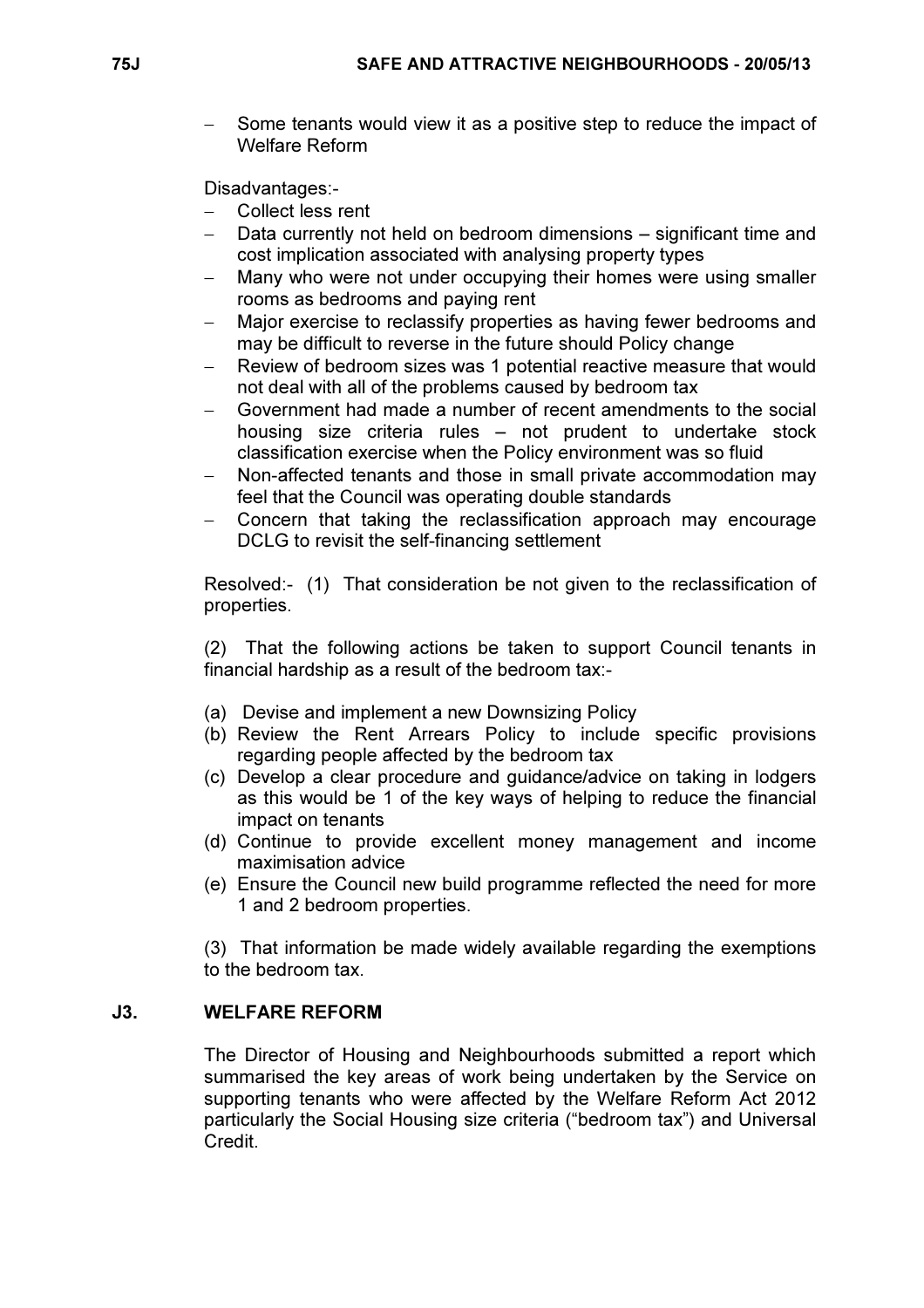The key areas that extensive work had taken place on were:-

Communication of Changes/Advice and Support

Every opportunity had been taken to communicate the changes to Council tenants and build on the existing work via the Deprived Communities and Troubled Families agendas

Money Advice

- Reducing expenditure e.g. energy bills, loan consolidation
- − Increasing income e.g. benefits maximisations, best interest rate for any savings
- − Comprehensive support via the website, telephone and referrals to partner agencies

Rent Payments

- − All new tenants would be required to set up a direct debit
- Existing tenants encouraged to set up direct debits or a rent direct account with the Credit Union

Supporting People into Employment

- Try to identify sustainable solutions to help people into training and employment
- − Link with other services more effectively
- − Wish to reinstate Employment Solutions Officers or similar

Money Advice Service (£70,000)

- − It was hoped to provide a comprehensive service for 1 year for Council tenants
- − Preferred option to fund 2 x Money Advice Officers who would be responsive and reactive to supporting Council tenants in financial difficulties
- − Alternatively, outsource the Service to existing specialist debt advice provision
- − If approved, a more detailed discussion required regarding which groups of tenants would be targeted and how they would be reached

Target Support to cover key ICT skills e.g. online transactions and claiming benefits (£35,000)

- − Hoped to match fund by Adult Services Commissioning Team
- − Potentially train 800 tenants in Year 1
- − Anticipating initial pilot targeting deprived communities to be rolled out Borough-wide if clear outcomes were being achieved

Provide Employment/Training advice from the Property Shop and to undertake home visits for 1 Year (£28,000)

- Preferred option to employ an Employment Solutions Officer.
- Help to prevent homelessness and support tenants back into employment or training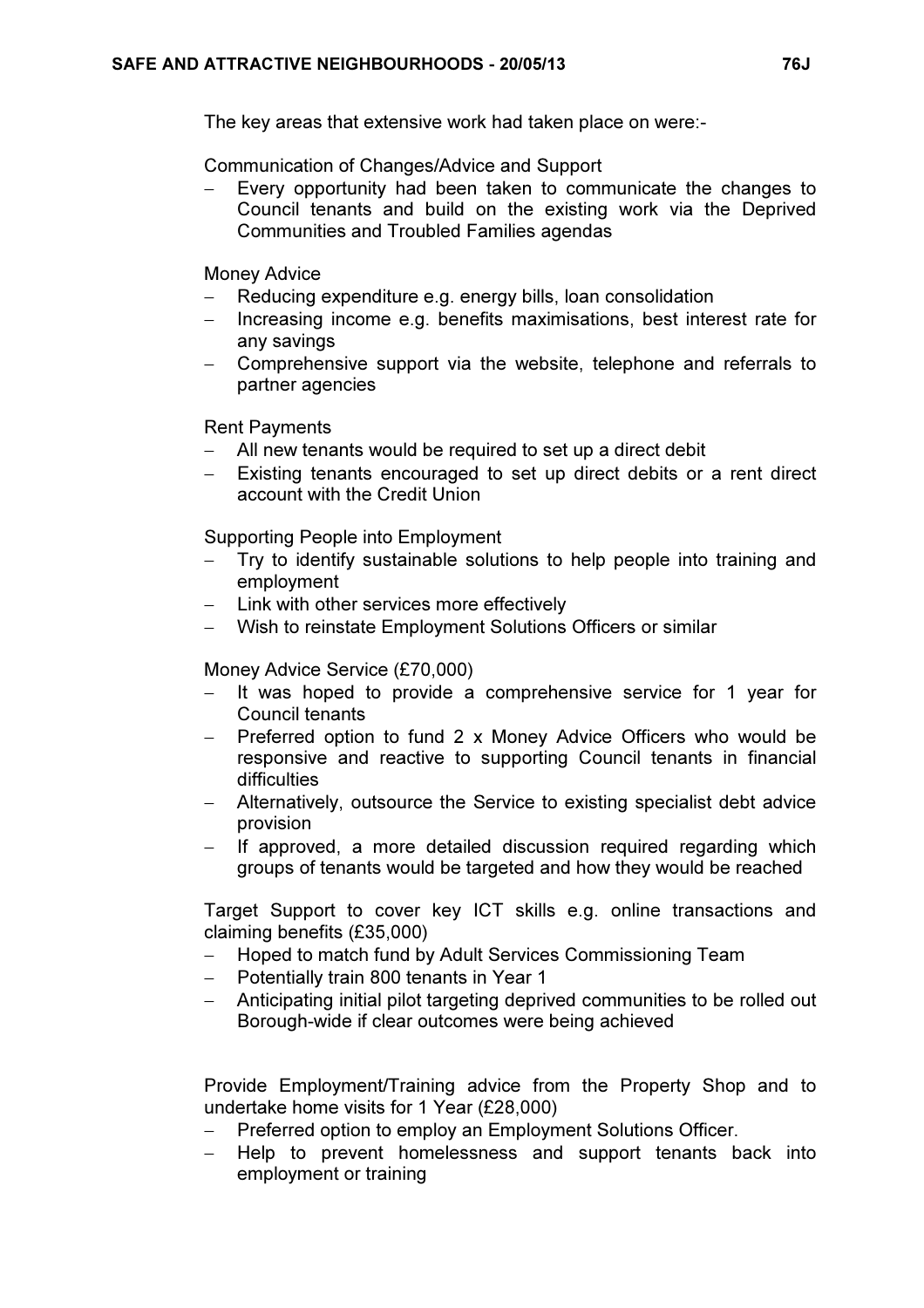− Alternatively arrange for Prospects (National Career Service) to provide a dedicated officer to be based at the Property Shop

Encourage and incentivise tenants to set up bank or Credit Union accounts (£17,000)

- − The cost per tenant to set up a rent direct account was approximately £20
- The charge would be waived to encourage take up
- − Encourage 850 Council tenants to set up accounts which would enhance rent collection rates

Draft Downsizing Policy – significant changes

- Budget of £50,000 to provide practical support to those who needed to move to a home with fewer bedrooms
- The Policy would be applied in all cases where the new home would have at least 1 less bedroom than their present home
- − Council tenants who had rent arrears would not be prevented from moving – the arrears would be transferred to their new property
- Mandatory for Council tenants to sign a Direct Debit form to pay their rent (where applicable) before and after the move
- − With regard to Council Tax support, the tenancy start date would be forward dated to the following Monday after the viewing or to the Monday when the next available gas uncap appointment was available

Furnished Homes

- Option of reducing the number of furniture items thereby reducing the charge to a lower band
- − Leave the Scheme and tenancy status amended to "unfurnished"
- − Ability to purchase items from the Council's second hand furniture service

Joint work on early intervention with families

− Possible establishment of service to help families with multiple problems who could not pay their rent – work with Children and Young Peoples Services to jointly tackle the underlying causes

Advice on taking in lodgers

− Guidance notices to be produced for staff and tenants explaining the advantages and disadvantages

Discussion ensued with the following issues raised/clarified:-

- The incentivising of tenants to set up bank or Credit Union accounts had been perceived as those in receipt of benefits, however, if there was a genuine barrier preventing a tenant paying the £20, consideration could be given to the waiving of the fee
- The Post Office was to offer a basic account to those who had been declared bankrupt/those who had difficulty in opening an account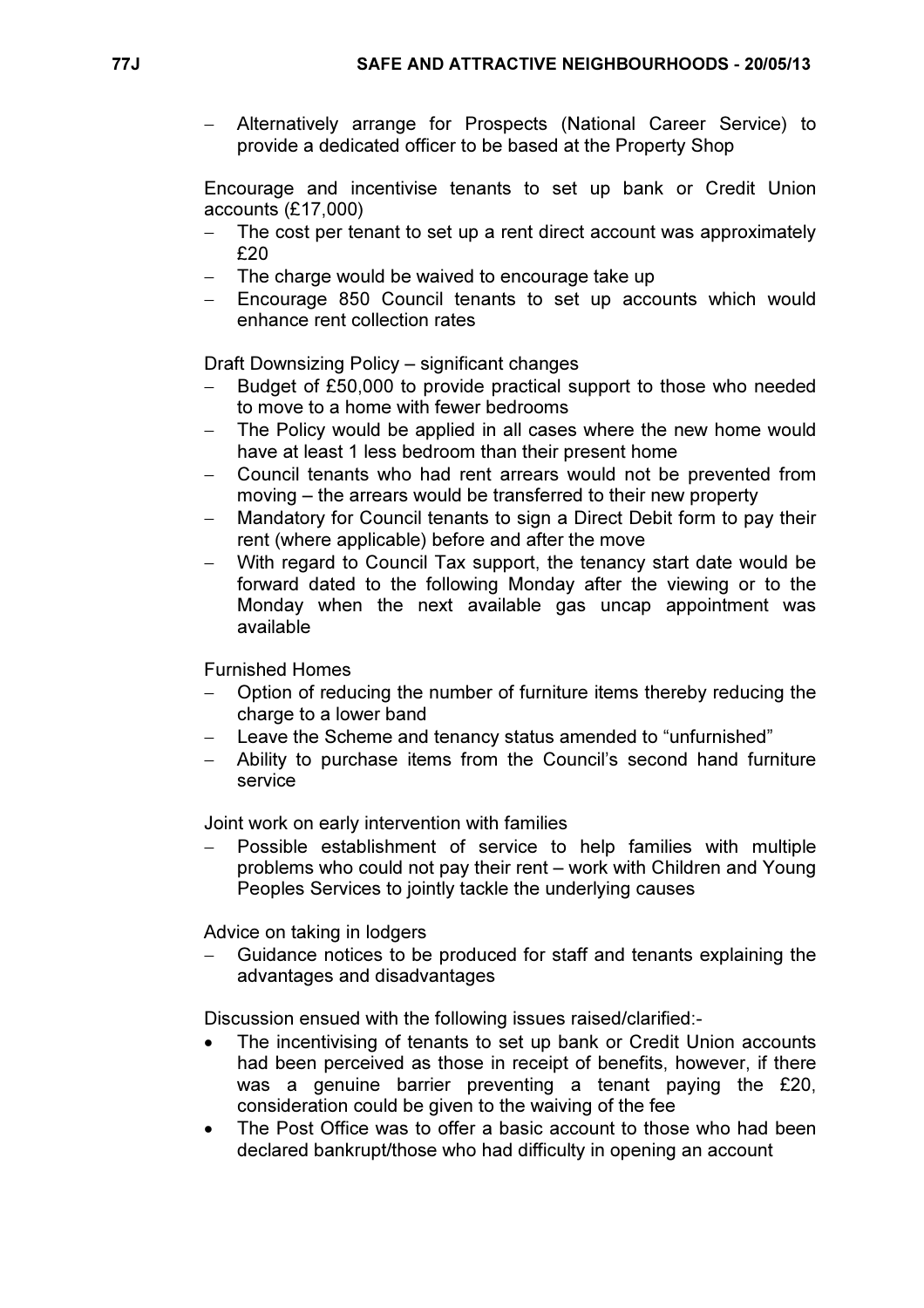Resolved:- (1) That the actions being taken to tackle the effects of Welfare Reform be noted.

(2) That £150,000 Housing Revenue Account funding be allocated for additional advice and support.

(3) That the draft Downsizing Policy be noted

(4) That £50,000 Housing Revenue Account funding to help Council tenants downsize be approved.

(5) That Discretionary Housing Payments be monitored closely to identify whether further Housing Revenue Account support was necessary.

(6) That the intention to promote joint working with Children and Young Peoples Services to deliver early intervention to families affected by Welfare Reform be noted.

## J4. EXCLUSION OF THE PRESS AND PUBLIC

 Resolved: - That, under Section 100A(4) of the Local Government Act 1972, the press and public be excluded from the meeting for the following items of business on the grounds that they involve the likely disclosure of exempt information as defined in those paragraphs indicated below of Part I of Schedule 12A to the Local Government Act 1972 (as amended 2006 – information relates to finance and business affairs).

# J5. REQUEST FOR PROPERTY EXTENSION

 The Director of Housing and Neighbourhoods submitted a request for a property extension to accommodate a family that was supported by Children and Young People's Early Help Services.

There had been no issues with the tenancy and the rent account was clear. However, due to a change in the family circumstances, the property was now overcrowded. The tenant was keen to remain in the area due to the children being settled in school. There were no 4 bedroom properties in the area.

The financial implications and risks and uncertainties were set out in the report submitted.

Resolved:- (1) That the request for an extension to the said property to increase the number of bedrooms from 3 to 4 be approved.

(2) That the cost of the extension construction be met from the Housing Revenue Account 2013/14 Capital Investment Programme.

(3) That it be noted that, due to the circumstances of this case, the 4 Bedroom Fixed Tenancy Termination Policy cannot be applied.